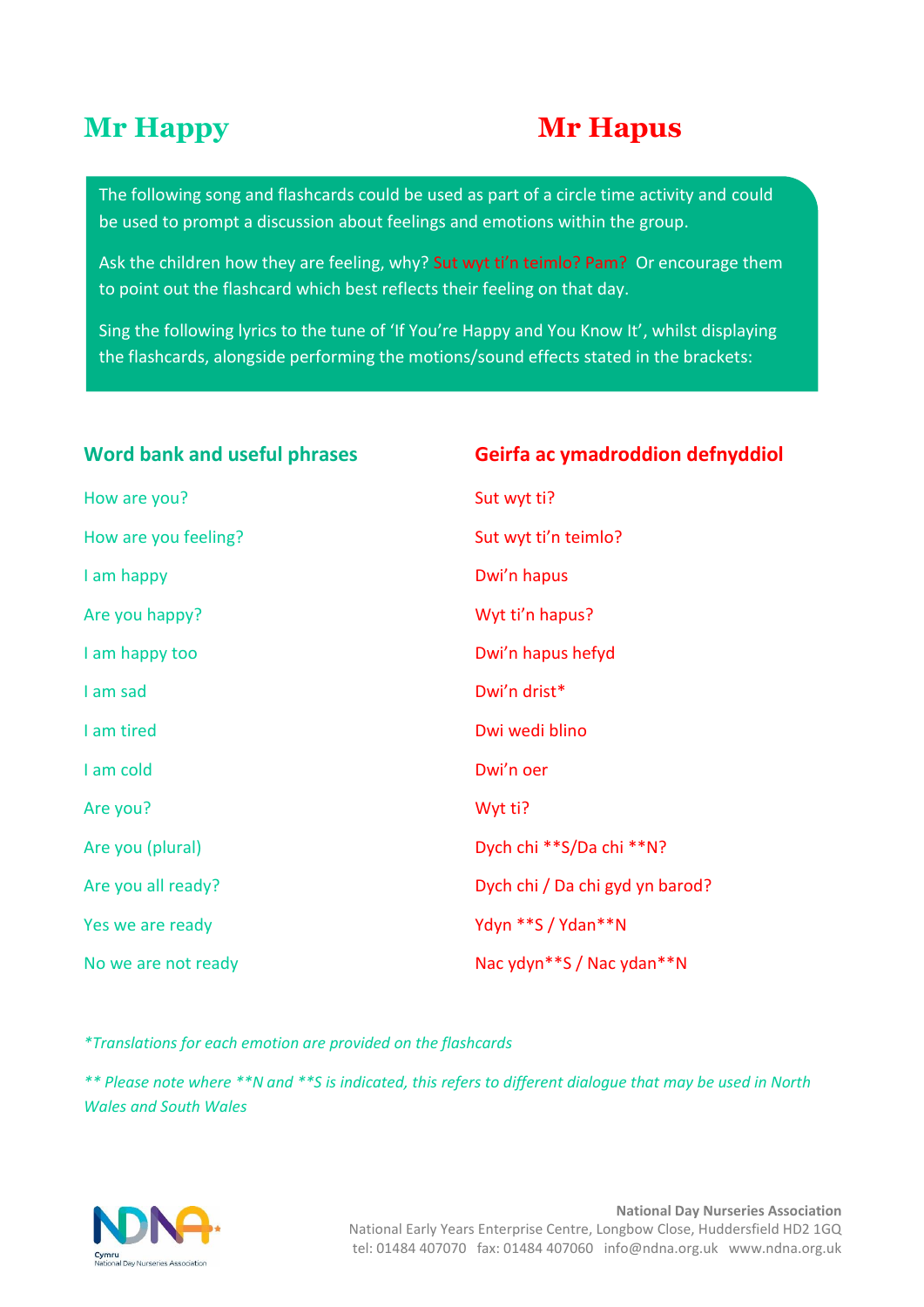Mr Hapus ydw i, ydw i. (ha ha ha) Mr Hapus ydwi i, ydw i. (ha ha ha) Mr Hapus ydw i, Mr Hapus ydw i, Mr Hapus ydw i, ydw i. (ha ha ha)

Mr Trist…(boohoo!) Mr Tawel…(Shhhhh…) Mr Swnllyd… (Hooray! and clap your hands)

**The song can be extended for older children by including the following additional verses:**

Mr Grac… (Grac! Grac! Grac!) Mr Gweddol (hmmm …) Mr Ofnus…(Frightened expression) Mr Tost \*\*(S) Mr Sâl \*\*(N) (atch-oo! /sneeze expression) Mr Wedi Blino (Yawn) \*indicates a soft mutation e.g Dwi'n drist – trist mutates to drist

#### **Further support**

Factsheet - Features of the face:<https://bit.ly/31U0huK>

**Published 2021**

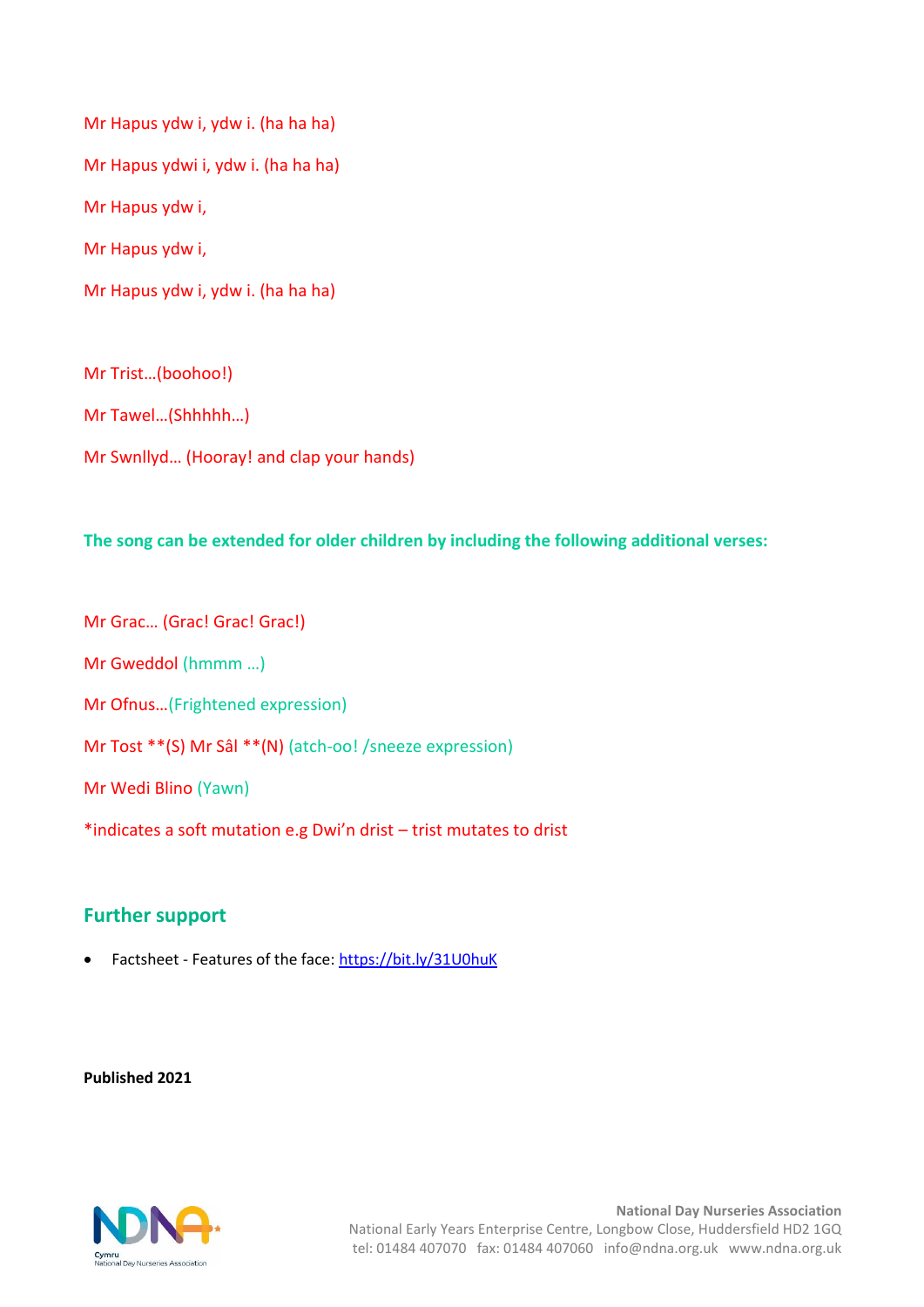

## Hapus

### Happy

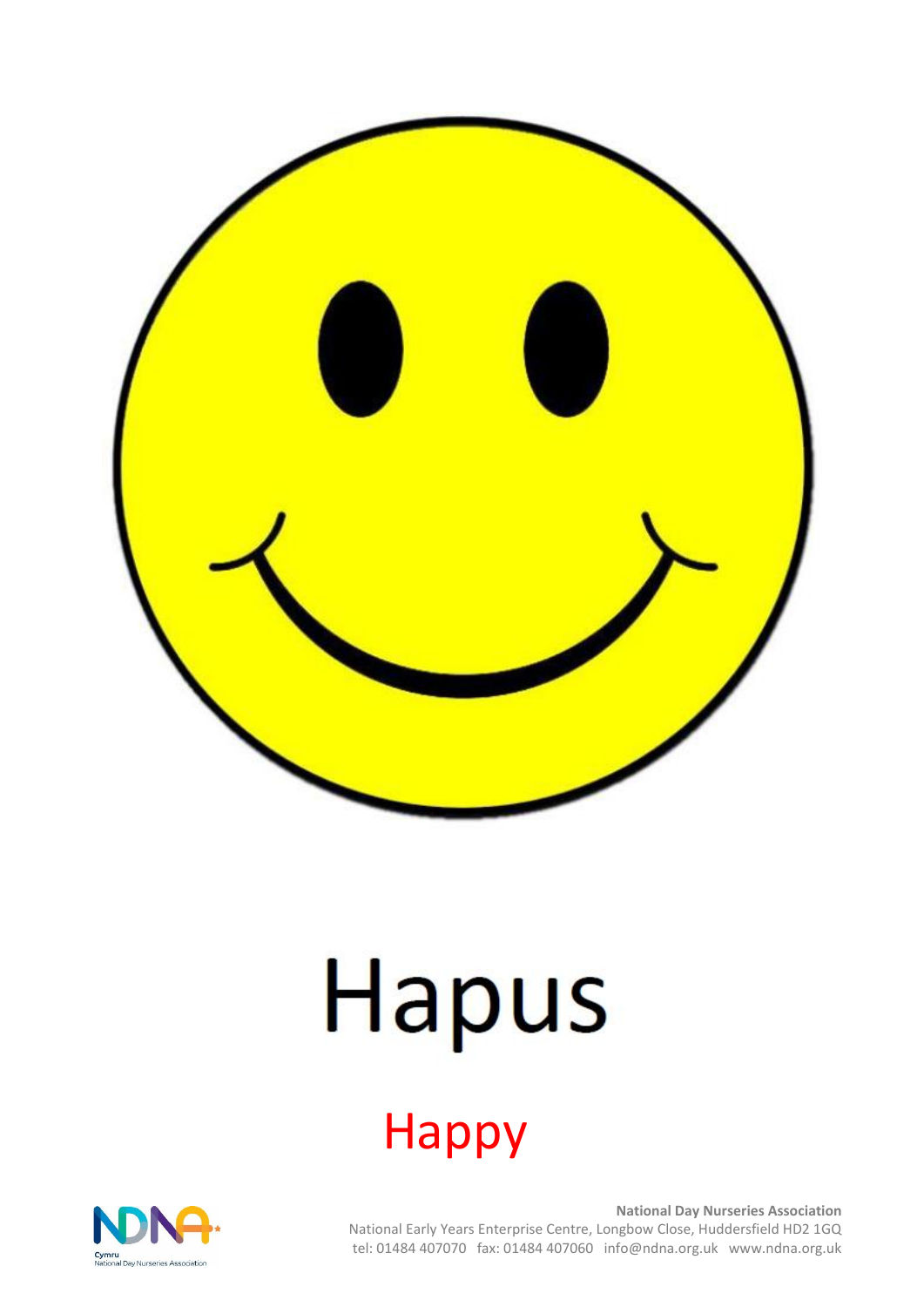

## Trist

### Sad

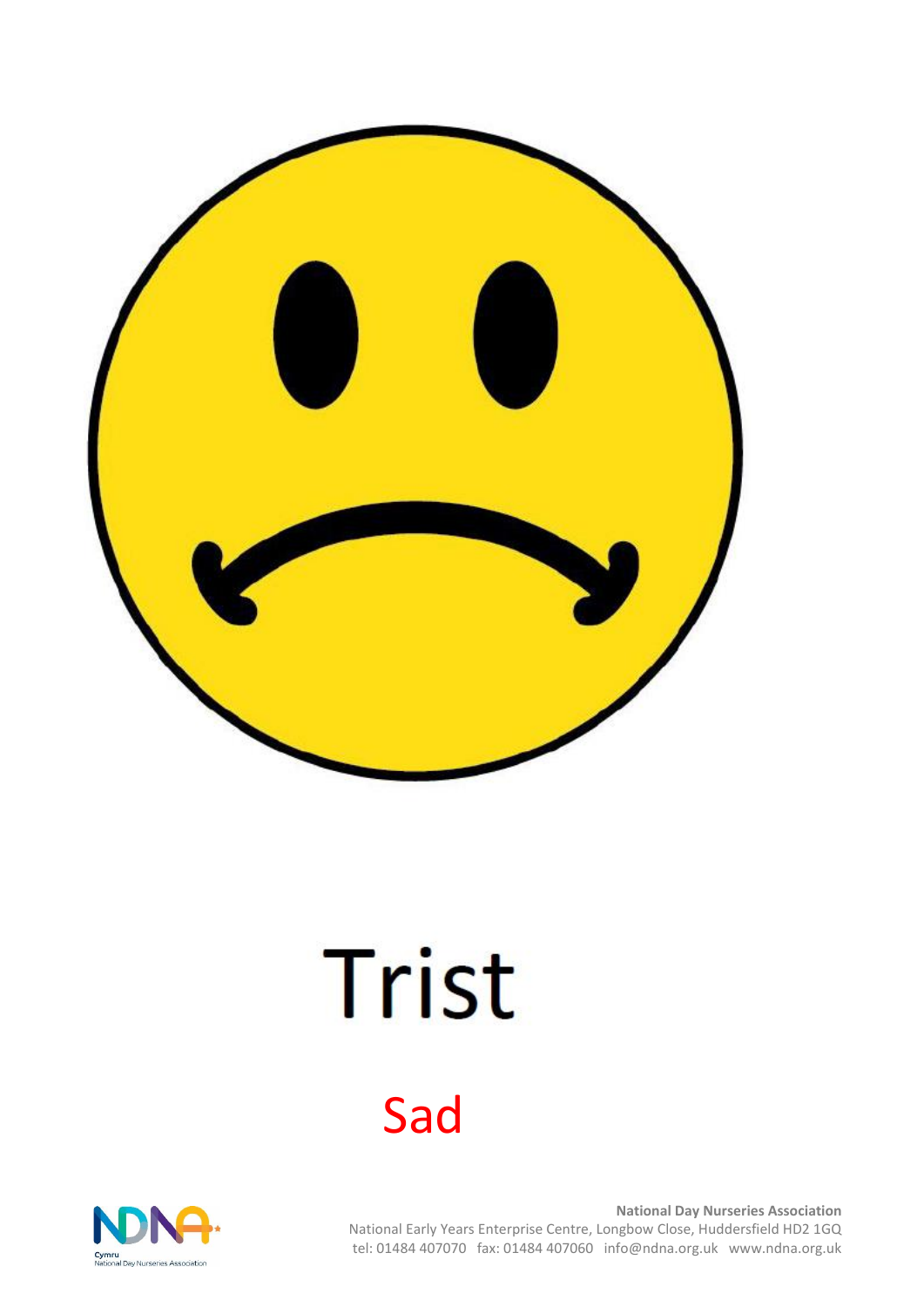

# Swnllyd

### **Noisy**

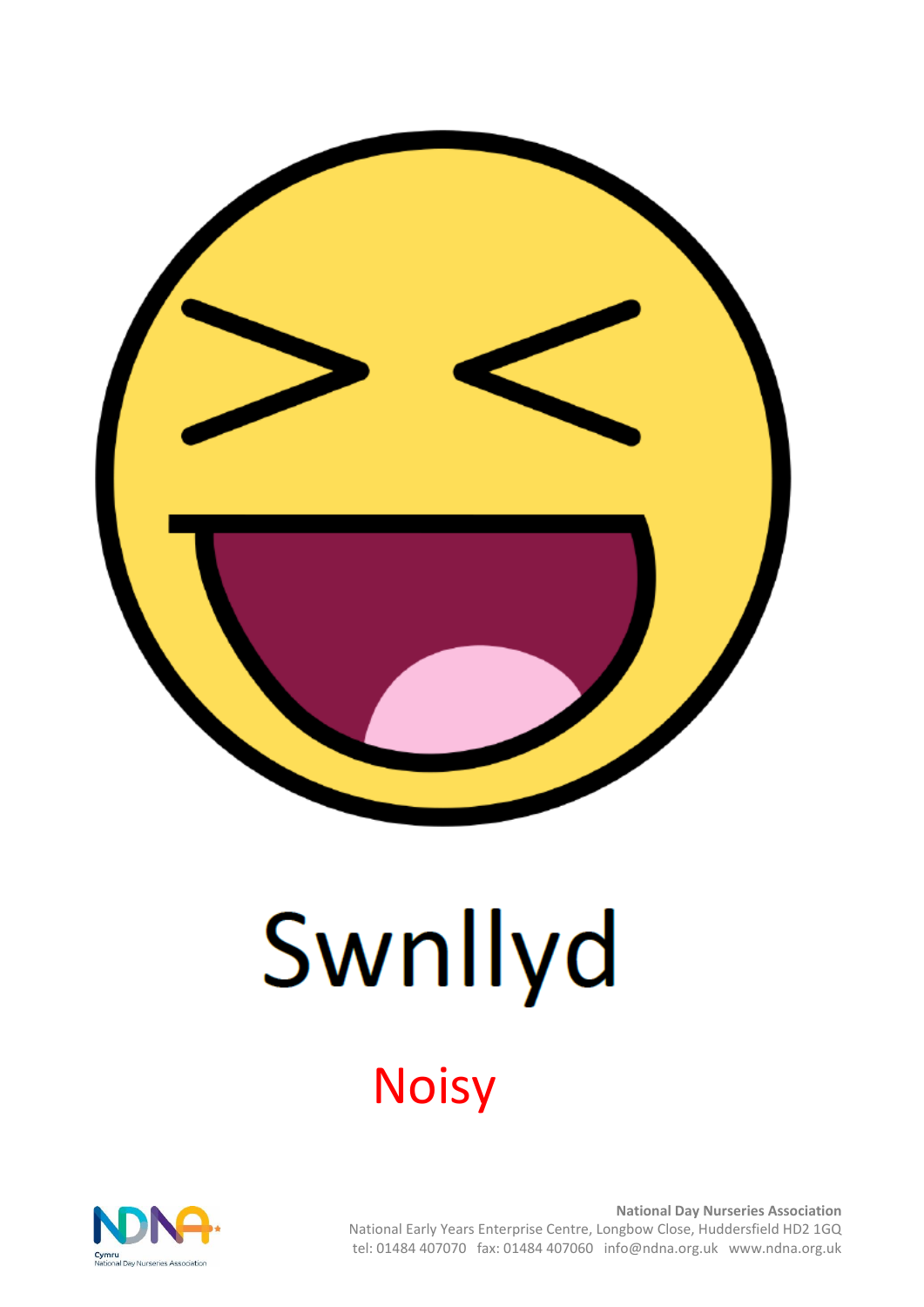

## **Wedi Blino**

### Tired

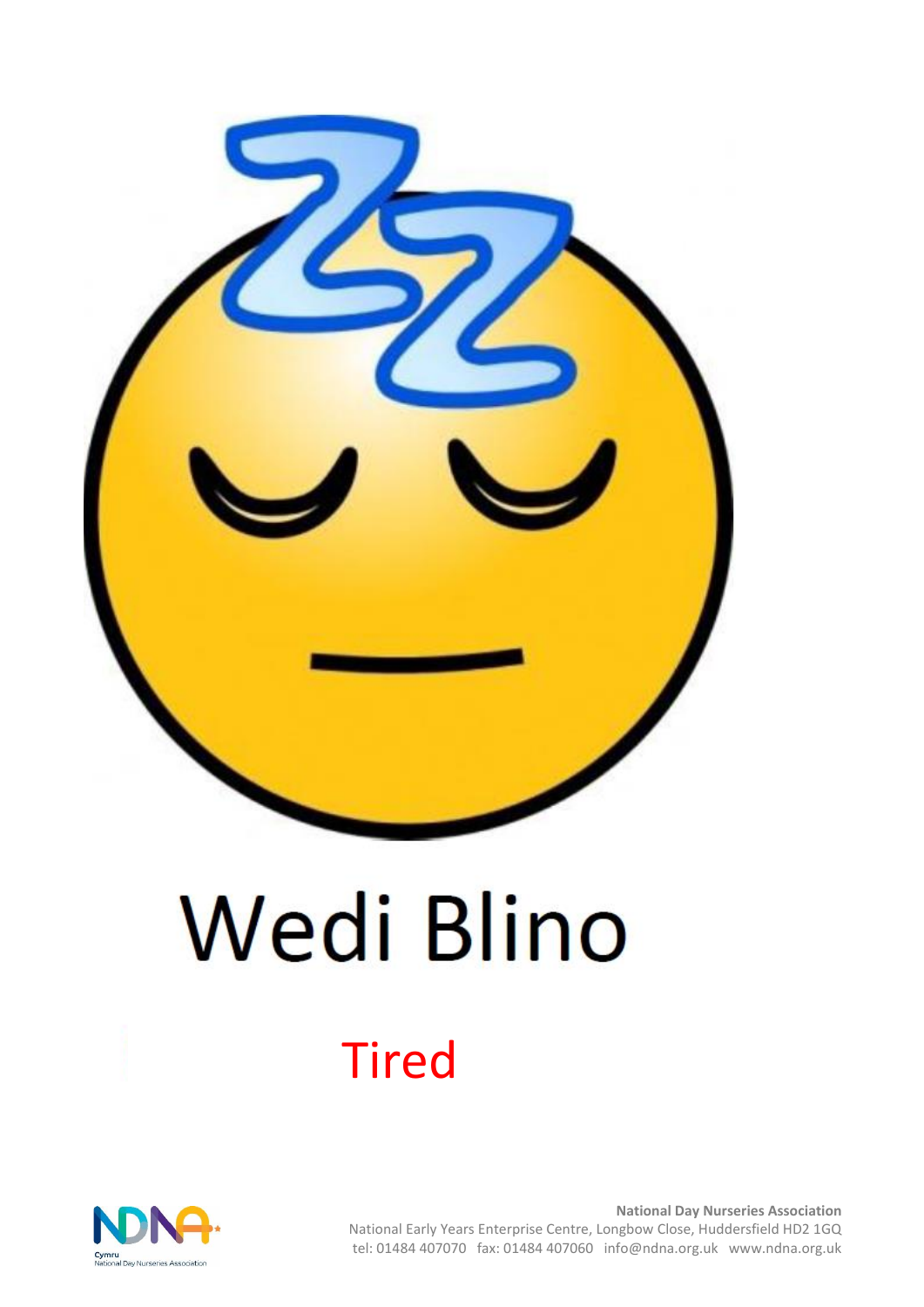

## Gweddol

### So-so

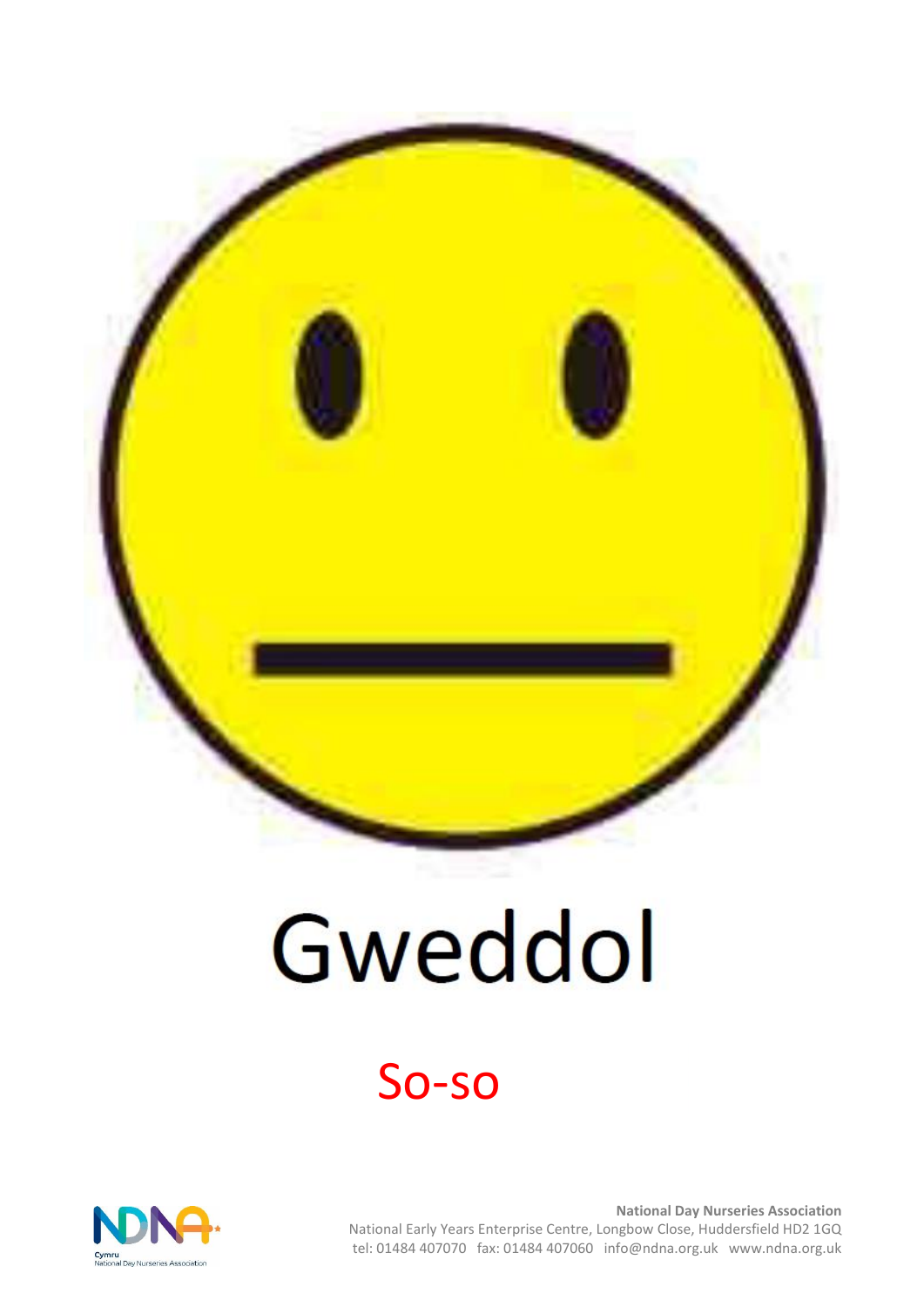

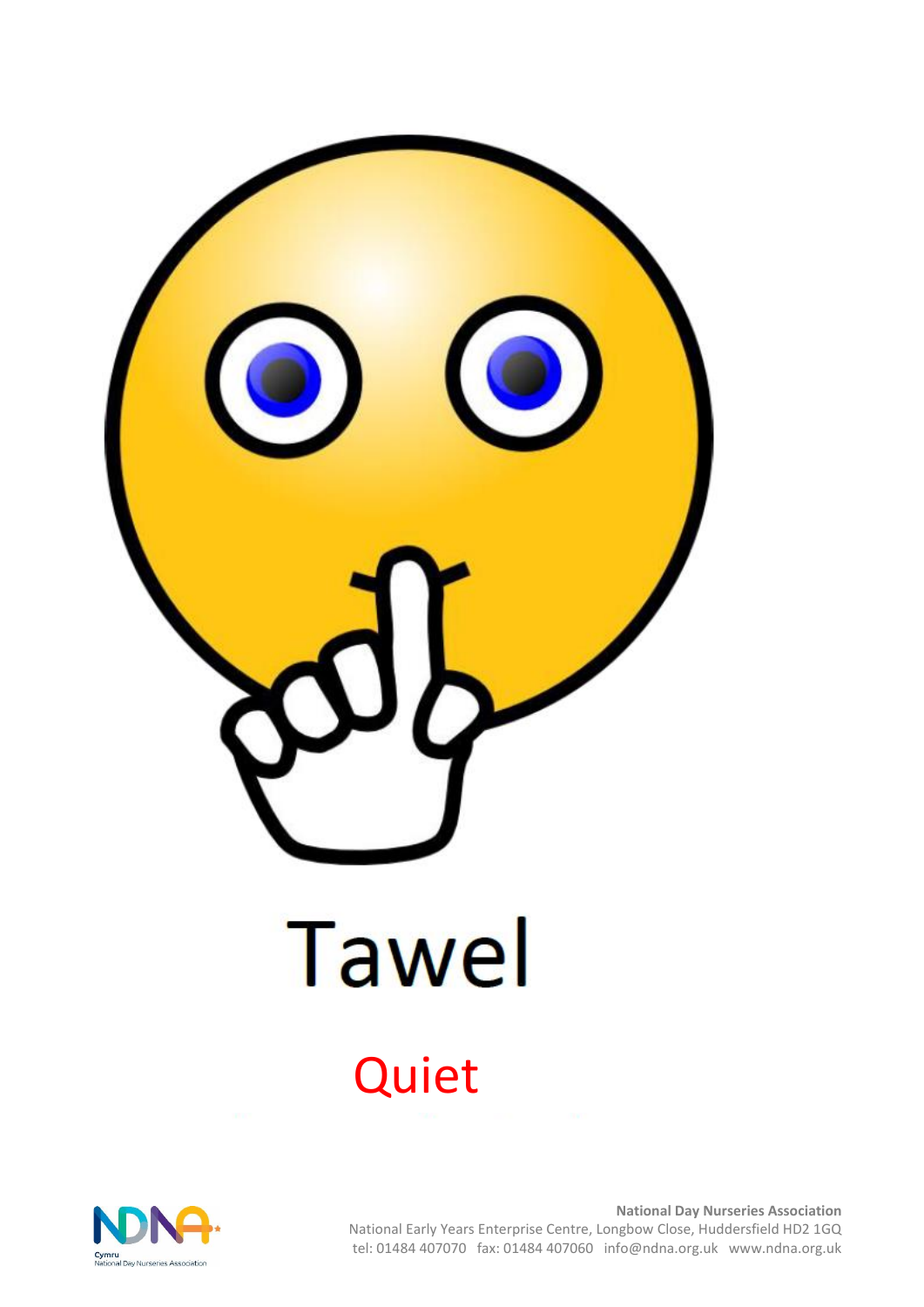

## Ofnus

### Scared